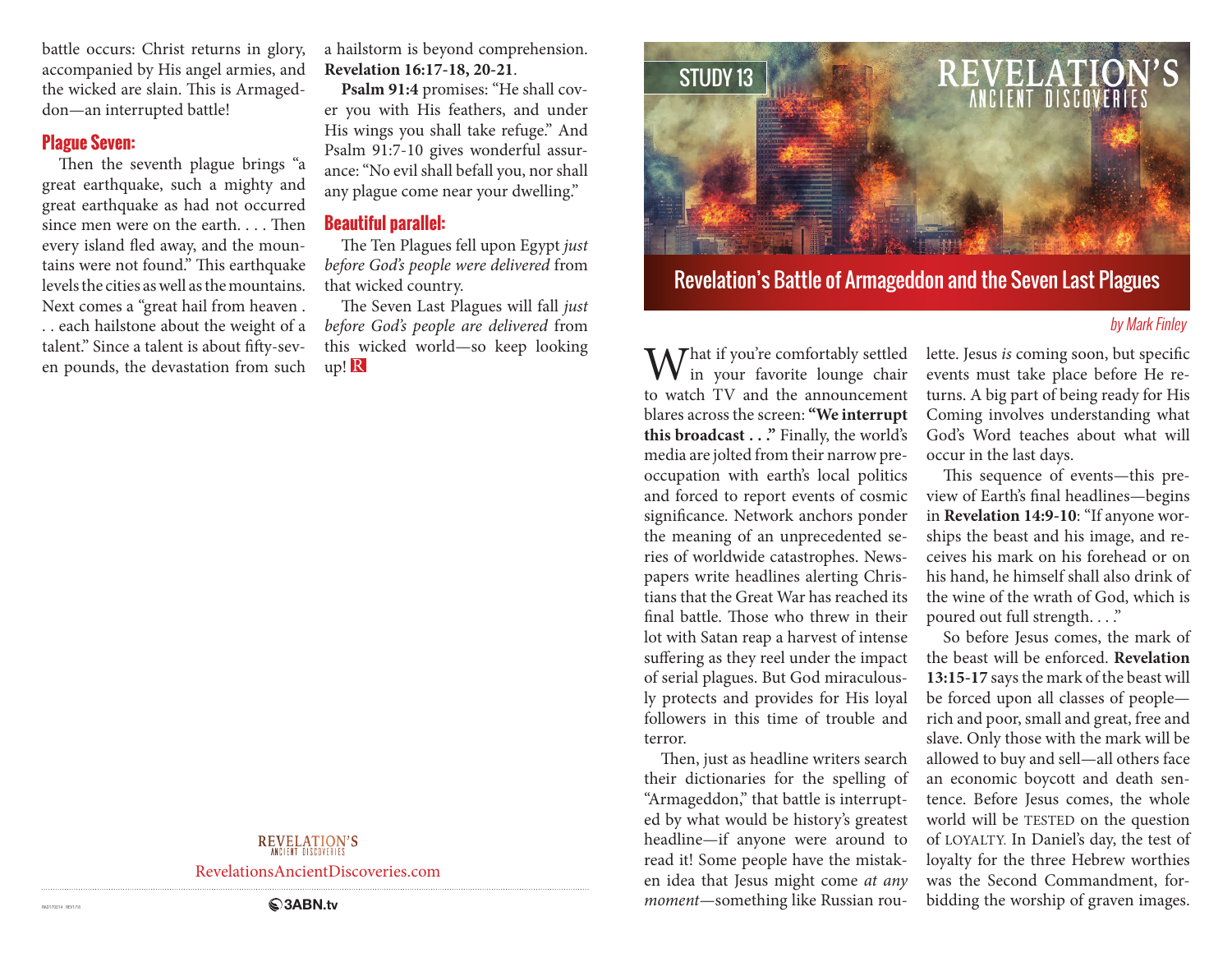When the three Hebrews would not bow down to the image and violate God's Law, they were condemned to death. In the last generation, the issue will be not the Second Commandment but the Fourth, worshiping the Creator on His true Sabbath. There'll be two classes of people—those who receive either the mark of the beast or the seal of God. Each person will be on one side or the other. After each makes a final, irrevocable decision, God's wrath will be poured out.

God's wrath will come in the form of the Seven Last Plagues, reserved for those who receive the mark of the beast. **Revelation 15:1 & 16:2**. Those

who yield to human traditions and laws, selling out their devotion to Christ, will feel the unmitigated wrath of God. During this fearful time, God's children will be alive but

protected by His grace. The plagues will fall all around them, but they won't be touched. The church will go through the tribulation and emerge triumphant.

Prior to the plagues' falling, Jesus solemnly announces: "He who is unjust, let him be unjust still; he who is filthy, let him be filthy still; he who is righteous, let him be righteous still; he who is holy, let him be holy still." **Revelation 22:11**. Then and only then will Christ's work as our High Priest in heaven be ended. Every case will have been decided for eternal life or eternal death. The door of God's mercy will

close, ushering in the "time of trouble" spoken of in **Daniel 12:1**.

No description of this period of earth's history can approach its reality as the wicked drink the cup of God's wrath unmixed with mercy. But let's look at the preview given in **Revelation 16**.

## **Plague One:**

Those who yield to human traditions and laws, selling out their devotion to Christ, will feel the unmitigated wrath of God.

The first plague to fall upon the wicked is "a foul and loathsome sore" (**verse 2**), possibly resembling the boils and blains suffered by the Egyptians during their sixth plague. **Exodus 9:9**. Many scholars believe them to have been a type of cancerous lesion. But whatever the diagnosis, we know the

> sores under the first plague will be painful, and they'll fall on all those who've chosen to follow the dictates of man above the commands of God. The impact of such a

plague would close schools, factories, and stores. Hospitals would overflow with people seeking treatment, but most doctors and nurses would suffer the same affliction.

#### **Plague Two:**

While people still suffer from their sores, another calamity strikes! "The second angel poured out his bowl on the sea, and it became blood as of a dead man; and every living creature in the sea died" (verse 3). What a sight and what a stench, as the creatures of the sea wash ashore. People will be stumbling over one another in their speedy exodus from the beaches.

## **Plague Three:**

In the third plague, the rivers and springs of water became blood (verse 4). Just think! One turns on the faucet—and instead of water, blood flows! Could anything be worse? But, ghastly and frightening as the Plagues may be, God's justice is fully vindicated. The angel declares,

"You are righteous, O Lord, . . . because You have judged these things. For they have shed the blood of saints and prophets, and You have given them blood

to drink. For it is their just due" (**verses 5-6**). While the wicked perish of thirst with nothing to drink but blood, **Isaiah 33:16** promises the faithful that "Bread will be given him, his water will be sure." This promise may sound like poetry now, but then it will be worth more than the wealth of all the world's banks!

#### **Plagues Four and Five:**

The fourth plague scorches men with fire and great heat, and the fifth spreads darkness throughout the land,

while men continue to suffer from the earlier plagues, gnawing their tongues in pain. The text indicates the plagues are not all universal nor all immediately fatal, since those under the fifth plague are still suffering from the sores of the first. Apparently the plagues fall successively, not simultaneously, as their effects overlap; the ac-

> cumulation of dreary trouble becomes unspeakable!

#### **Plague Six:**

The sixth plague includes the great final battle, Armageddon. Three un-

clean spirits, symbolizing "spirits of demons," will "go out to the kings of the earth and of the whole world, to gather them to the battle of that great day of God Almighty" (**verses 13-14, 16**). The Battle of Armageddon involves the combined forces of rebel religious powers mobilized against God's people to destroy those loyal to God. All will be involved in the Battle of Armageddon. In Time's last moment, when it looks as if God's people will be annihilated, the final phase of the



In Time's last moment, when it looks as if God's people will be annihilated, the final phase of the battle occurs. . .